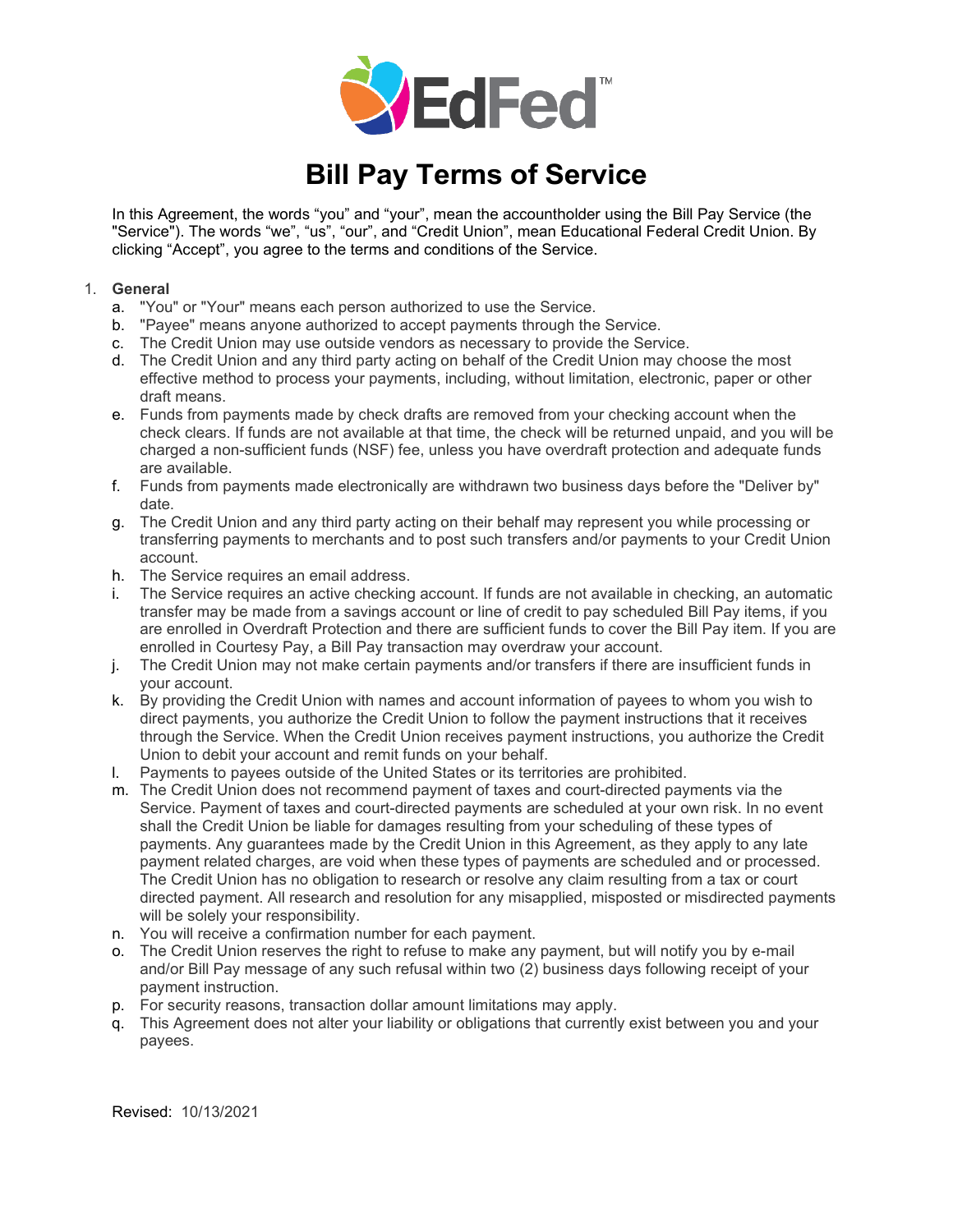

## 2. **Password and Security**

- a. Each time you access the Service using the EdFed 24/SEVEN online account management platform, you will be asked to enter your user name and password.
- b. Your login information is strictly for your use, and you agree to make every reasonable effort to protect the security of your login information to ensure that it is not obtained by another person.
- c. You are responsible for all transactions performed by anyone to whom you have provided your login information.
- d. If you believe that your user name, password or other means to access your account have been lost or stolen, or that someone attempted to use the Service without your consent or has transferred money without your permission, you must notify the Credit Union at once by calling 1-855-2EDFED8.
- e. Liability for unauthorized transfers, as well as errors and questions about transfers, are governed by the [Electronic Funds Transfer Disclosure.](https://www.edfed.org/eft)
- 3. **Service Charges** Any applicable service charges will be applied in accordance with the Credit Union's [Service Fee](https://www.edfed.org/servicefees) Schedule.
- 4. **Payment Date** The payment date indicated by you must be a business day. Every day is a business day except Saturday, Sunday and federal holidays. If you list a payment date that is not a business day, you will be asked to select the previous business day or the next business day when scheduling the payment. Please note that the processing time of your payment varies by each payee. **Scheduled payments are sent at 3:00 pm on business days.**

**NOTE:** The Service will calculate the *Estimated Arrival Date* of your payment. Please note that this is only an estimate and you should become familiar with the payment processing time for each of your payees.

- 5. **Cut-Off Time** Single payments will be processed on the business day that you designate as the payment's processing date, provided the payment is submitted prior to the daily cut-off time on that date. **The daily cut-off time is 3:00 pm**. A single payment submitted after the cut-off time on the designated process date will be processed on the next business day.
- 6. **Recurring Payments** When a recurring payment is processed, it is automatically rescheduled by the system. Based upon your scheduled frequency settings for the payment, a processing date is calculated for the next occurrence of the payment. If your frequency settings for the recurring payment specify the 29th, 30th or 31st as a particular day of the month for processing and that day does not exist in the month of the calculated processing date, then the last calendar day of that month is used as the calculated processing date.
- 7. **Failed Payments** If the Credit Union is unable to process a transaction (for example, there are insufficient funds in your account to cover the transaction), you will be notified by e-mail. Payments are sent ONE time and are NOT automatically rescheduled when they fail. If a payment fails, you agree that:
	- a. You will reimburse the Credit Union, immediately upon demand, the transaction amount that has been returned to the Credit Union;
	- b. You will reimburse the Credit Union for any fees it incurs in attempting to collect the amount of the return from you; and
	- c. The Credit Union is authorized to report the facts concerning the return to any credit reporting agency.
- 8. **Liability** In addition to limitations listed in the [Electronic Funds Transfer \(EFT\) Disclosure,](https://www.edfed.org/eft) the Credit Union will not be liable for any incomplete or late payments due to any of the following circumstances:
	- a. You do not obtain a confirmation number;
	- b. You do not adhere to the obligations set forth in this Agreement;

Revised: 10/13/2021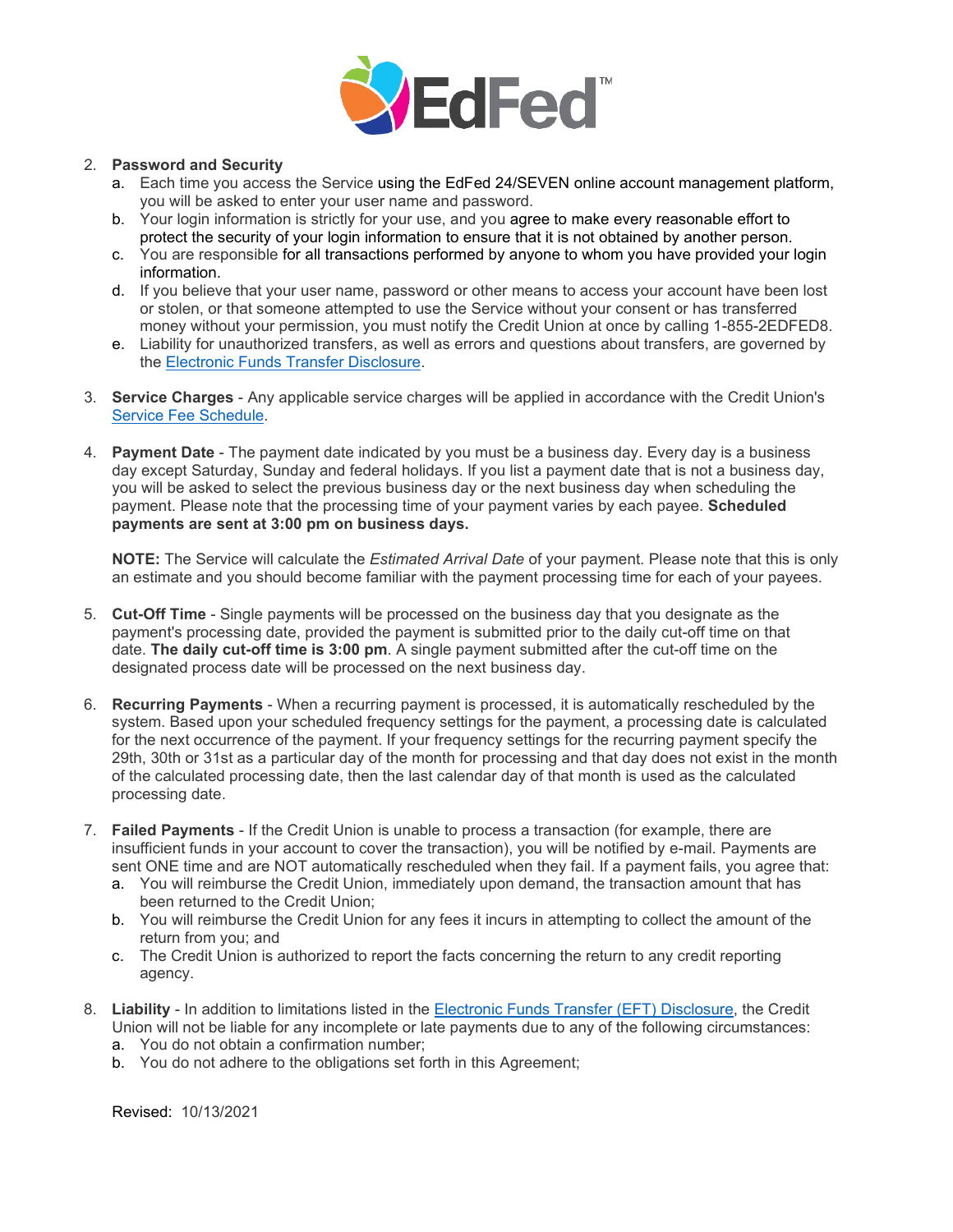

- c. You schedule a payment for less than the number of business days before the due date required for that particular payee;
- d. There are insufficient funds available on the date for which you request that a payment be made;
- e. You have closed the designated account;
- f. We have chosen to (i) make all payments initiated by you via the Service utilizing paper checks, as opposed to electronic methods, or (ii) terminate your subscription to the Service;
- g. You have not provided the Credit Union with correct payee information, or the payee information you provided is outdated;
- h. You have requested that a payment be made to a payee outside of the United States and its territories;
- i. The payment is mishandled or delayed by the payee through no fault of the Credit Union;
- j. The Service is not working properly and you have been advised about the malfunction before you execute or schedule a transaction; or
- k. Circumstances beyond the control of the Credit Union (such as, but not limited to, fire, flood, or interference from an outside force) that prevent the proper execution of the transaction and the Credit Union has taken reasonable precautions to avoid these circumstances.

The Credit Union shall not be liable for any finance charges, penalties or late fees incurred by you as a result of any of the above circumstances.

If the Credit Union causes an incorrect amount of funds to be removed from your account or causes funds from your account to be directed to a payee which does not comply with your payment instructions, the Credit Union shall be responsible for returning the improperly transferred funds to your account, and for directing to the proper payee any previously misdirected transactions or funds, and, if applicable, for any late payment related charges.

- 9. **ebill** The ebill feature allows for bill delivery and presentment through the Service. If you activate this feature, you agree to the following:
	- a. It is your sole responsibility to contact your payees/billers directly if you do not receive your statements.
	- b. The Credit Union is unable to update or change your personal information, such as, but not limited to, name, address, phone numbers and e-mail addresses, with ebill. Any changes will need to be made by contacting payee/biller directly.
	- c. It is your responsibility to maintain all usernames and passwords for all ebill payee/biller sites.
	- d. You agree not to use someone else's information to gain unauthorized access to another person's bill(s).
	- e. The Credit Union may, at the request of the payee/biller, provide to the payee/biller your email address, service address, or other data specifically requested by the payee/biller at the time of activating ebill for that payee/biller, for purposes of the payee/biller informing you about Credit Union and/or bill information.
	- f. Upon activation of ebill, the Credit Union may notify the payee/biller of your request to receive electronic billing information. The presentment of your first electronic bill for that payee/biller may vary from payee/biller to payee/biller and may take up to sixty (60) days, depending on the billing cycle of each payee/biller.
	- g. It is your responsibility to keep your accounts current while ebill is being activated.
	- h. Each payee/biller reserves the right to accept or deny your request to receive electronic bills.
	- i. Your activation of ebill for a payee/biller shall be deemed by the Credit Union to be your authorization for us to obtain bill data from the payee/biller on your behalf.
	- j. It is your sole responsibility to ensure that your contact information and notification preferences within the Service are correct.
	- k. It is your responsibility to check on the delivery of new electronic bills.
	- l. You are responsible for ensuring timely payments of all bills.

Revised: 10/13/2021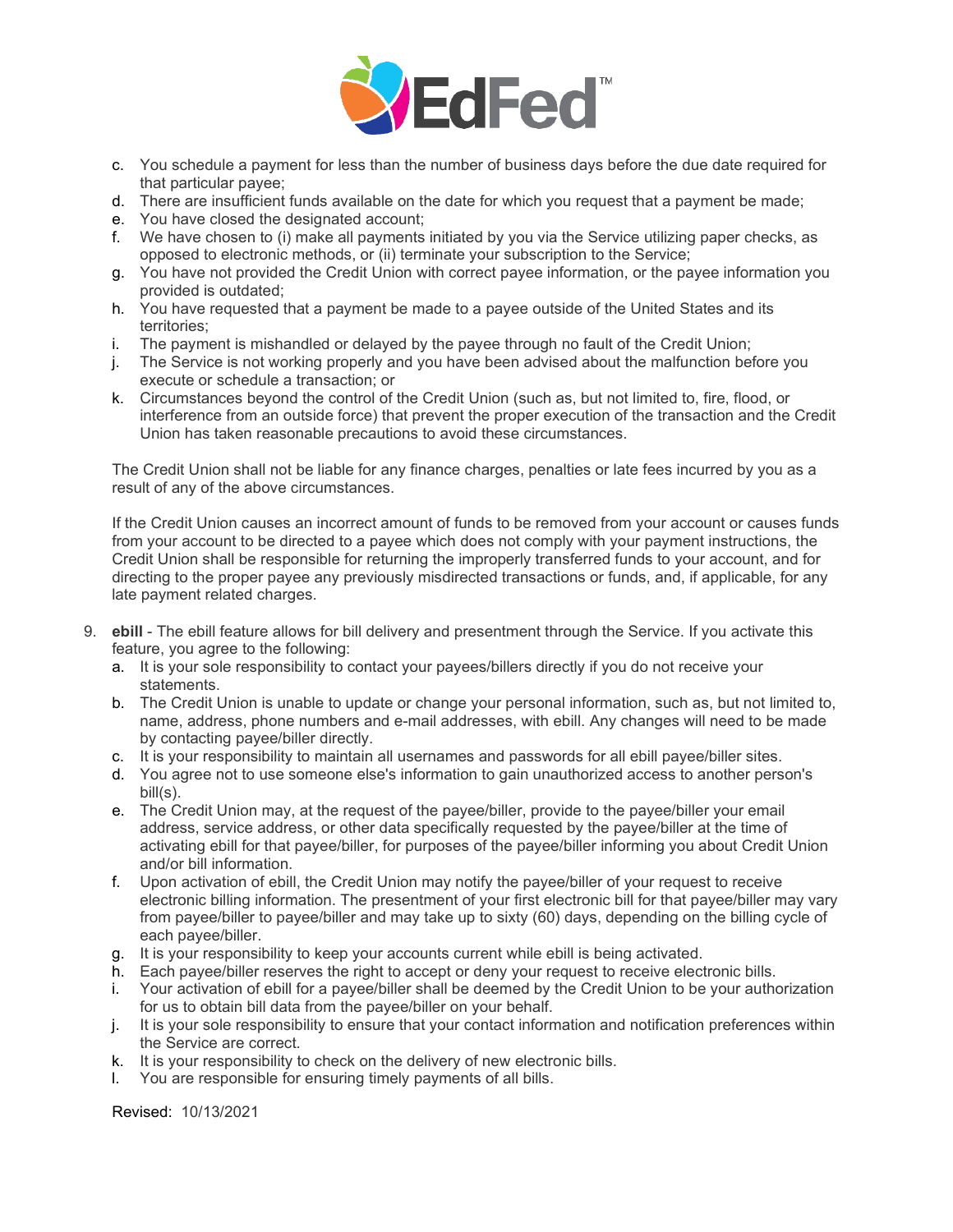

- m. The payee/biller reserves the right to cancel the presentment of electronic bills at any time. You may cancel electronic bill presentment at any time. The timeframe for cancelling varies and may take up to sixty (60) days. The Credit Union is not responsible for presenting any electronic bills that are already in process at the time of cancellation.
- n. You agree to hold the Credit Union harmless should the payee/biller fail to deliver your statement(s).
- o. Copies of previously delivered bills must be requested from the payee/biller directly.
- p. The Credit Union is not responsible for the accuracy of your electronic bill(s). The Credit Union is only responsible for presenting the information we received from the payee/biller. Any discrepancies or disputes regarding the accuracy of your electronic bill summary or detail must be addressed with the payee/biller directly.
- 10. **Cancelling or Changing Payments** A payment can be changed or cancelled any time prior to the cutoff time on the scheduled processing date. A change or payment cancellation can be done through the Service.
- 11. **Suspended or Inactive Service** The Credit Union reserves the right to suspend your subscription to the Service. This suspension may be without prior notice to you. If you do not use the Service within a certain amount of time, your account may be considered inactive. All inquiries relating to suspended or inactive subscriptions, including requests for reinstatement, should be directed to the Member Contact Center at 855-2EDFED8 during business hours.
- 12. **Cancelling Service** If you wish to cancel the Service, you must notify the Member Contact Center during business hours at 855-2EDFED8. The Credit Union will not be liable for payments made due to lack of proper notification of Service termination.
- 13. **Notifications** You may receive notifications from the Service via email and/or text message. Notifications will be sent based on the contact information you have provided to the Credit Union. You are responsible for providing and maintaining appropriate and accurate information with the Credit Union to ensure that these notifications are sent to you. The Credit Union is not responsible for any charges associated with email and text message notifications.
- 14. **Equipment** The Credit Union is not responsible for any loss, damage, or injury, caused by your equipment. The Credit Union is not responsible for any direct, indirect, special, or consequential damage arising out of the installation, use, or maintenance of your equipment, software, or Service, except where required by law.
- 15. **Loss of Mobile Device** I agree to notify the Credit Union in the event that my mobile device used for the Service is lost or stolen.
- 16. **Exclusions of Warranties** THE SERVICE AND RELATED DOCUMENTATION ARE PROVIDED "AS IS" WITHOUT WARRANTY OF ANY KIND, EITHER EXPRESS OR IMPLIED, INCLUDING, BUT NOT LIMITED TO, THE IMPLIED WARRANTIES OF MERCHANTABILITY AND FITNESS FOR A PARTICULAR PURPOSE.
- 17. **Notice of Amendments** Except as otherwise prohibited by applicable law, the terms of this Agreement are subject to change at any time. The Credit Union will notify you of any changes as required by law. Any use of the Service after notice of a change will constitute your agreement to such change(s). Further, the Credit Union may, from time to time, revise or update the applications, services, and/or related material which may render all such prior versions obsolete. Consequently, the Credit Union reserves the right to terminate this Agreement as to all such prior versions of the applications, services and/or related material and limit access to only the Credit Union's most recent versions and updates.

Revised: 10/13/2021